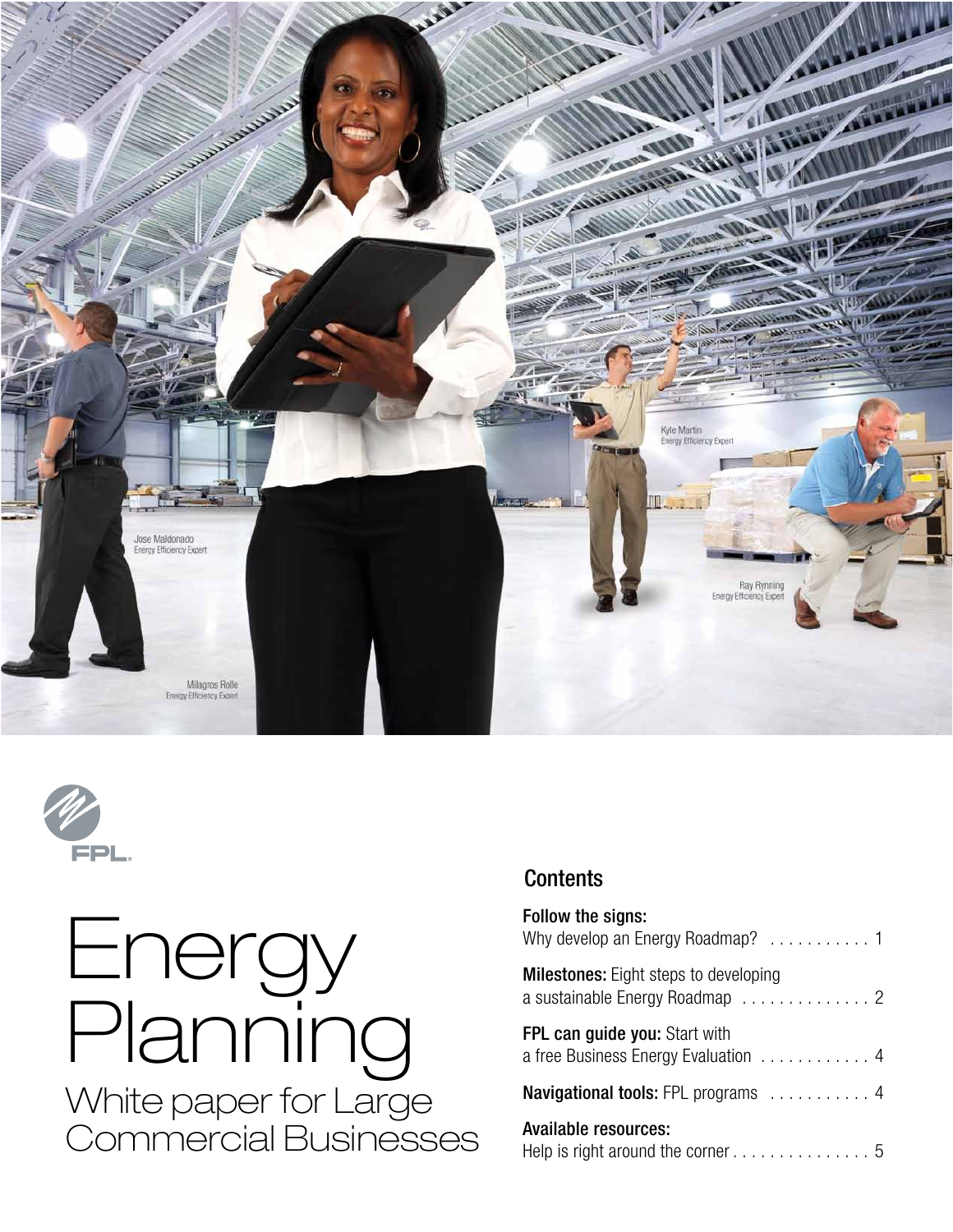

Energy Planning White Paper

# Understanding the Energy Roadmap

An Energy Roadmap is a planning tool to help you get better control over your energy resources.

#### An Energy Roadmap

- » Involves goal-setting, assessment, and continual improvement. It's a cyclical process
- » Engages your entire organization in making important decisions affecting energy consumption, such as equipment purchases, operational procedures, and policy-setting
- » Requires integration with other management systems such as quality, safety and environmental

A successful Energy Roadmap will not only help you save energy in the short term, but can become a valuable part of your overall business strategy.

#### Follow the signs. Why develop an Energy Roadmap?

Developing and implementing a successful Energy Roadmap requires dedicated time and effort. Is it worth it? FPL customers who have taken advantage of programs such as Direct Expansion Air Conditioning (DX HVAC), Energy Recovery Ventilation (ERV), Business Lighting, and Business Envelope think so.

**14 At our Delray location, we had an immediate** 23 percent drop in kilowatt-hour usage. That has a significant impact on our energy bills.

*– Ken Infante, Autonation, Inc. FPL Business Lighting program in action*

## 11 ...our energy cost savings are about \$2,910.00 per year. JJ

 *Gavin Davis, Driftwood Hospitality Management FPL Building Envelope program in action*

If these customers realized such great savings by implementing just one program, just think about what an ongoing plan could do for you.

In addition to saving on energy costs, developing and implementing a sustained energy management program has been proven to provide organizations with numerous additional benefits, including:

- » Operations and Maintenance reduced maintenance and labor costs, lower water consumption, decreased cooling loads, less need for treatment chemicals, and reduced equipment and materials purchases
- » Production increased production levels and reduced waste, better production reliability and lower product defects, and shorter process or cycle times
- » Environment lower air emissions, reduced hazardous waste, lower levels of wastewater and associated cost reductions in wastewater treatment, and improved corporate image
- » Workplace improved workplace safety, reduced noise levels, better indoor air quality, and improved employee commitment and "sense of participation"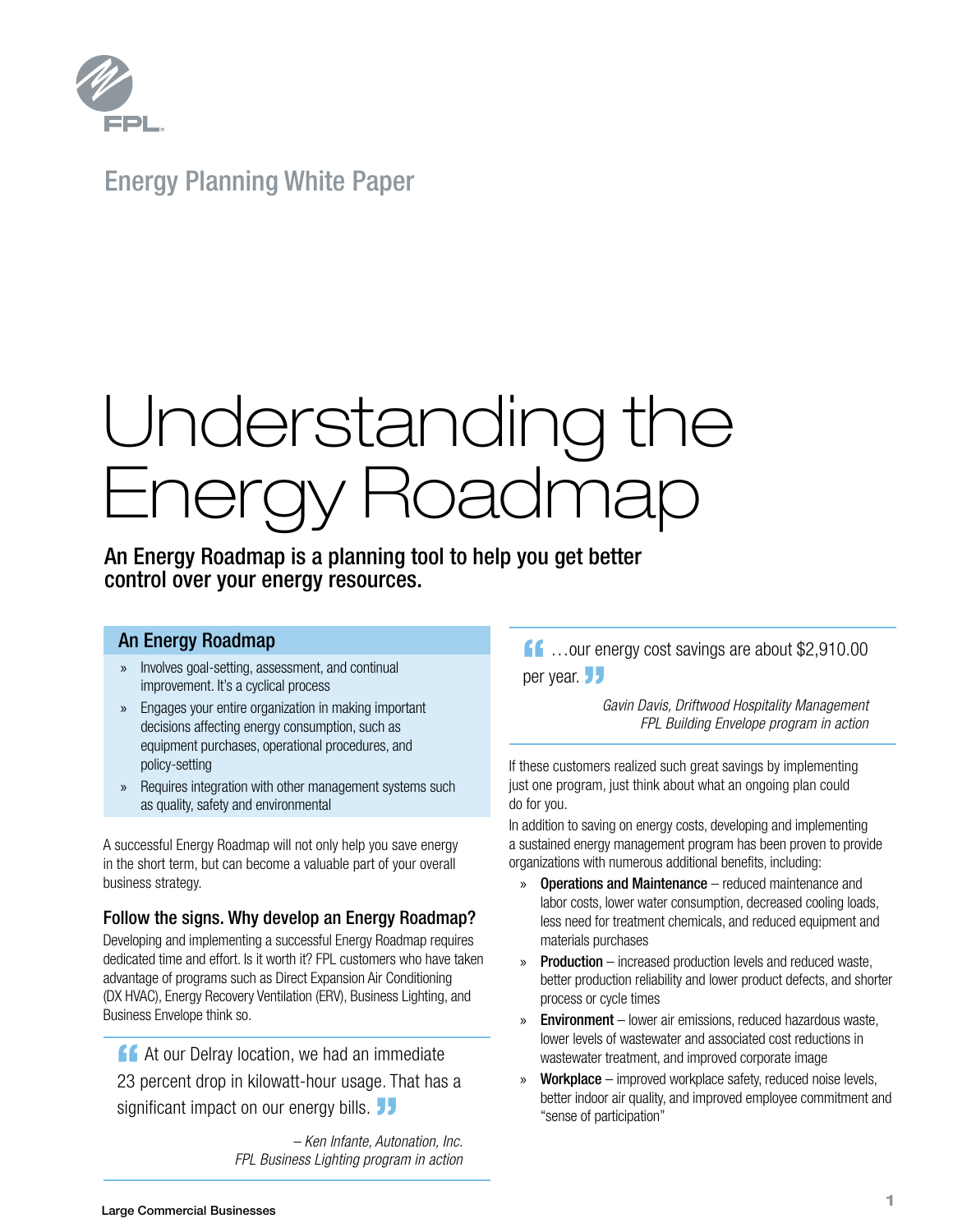#### **Milestones**

# Eight steps to developing a successful Energy Roadmap

To simplify the process, FPL has developed the following eight milestones based on guidelines set by the U.S. Environmental Protection Agency. The process is based on best practices of leading environmental performers, so you are basing your business decisions on tried and true practices.

After your company has developed its Roadmap, your energy management program will include the following elements:

- » A system for monitoring energy usage over time and processes for assessing energy performance
- » An action plan with a continuous improvement methodology that includes periodic performance evaluation against set targets
- » A policy for evaluating and investing in energy efficient technology, along with the resources and staffing to implement the technology

Here are the milestones that will take your company where it needs to go:

#### Milestone one

#### Make a commitment

No matter the size or type of your organization, the common element of successful energy management is commitment. Organizations make a commitment to allocate staff and funding to achieve continual improvement. To establish an energy program, leading organizations form a dedicated energy team and institute an energy policy. For example:

- » Have the CEO or head of the organization officially issue the policy
- » Involve key people in policy development to ensure buy-in
- » Tailor the policy to the organization's culture
- » Make the policy understandable to employees and public alike
- » Consider the skills and abilities of management and employees
- » Include detail that covers day-to-day operations
- » Communicate the policy to all staff and employees, and encourage them to get involved
- » Consider partnering with ENERGY STAR as a basis for your energy policy

Food Lion is an example of a company that has committed to its energy policy and has reaped the rewards. Energy efficiency is a key focus for upper management. The company has a dedicated Energy Department with an EPA coordinator to provide energy analysis and ensure that Food Lion monitors its direct and indirect environmental impacts. Food Lion's upper management encourages the energy team to pursue such projects as load control, peak-shaving generators and innovative procurement strategies. As a result of the aggressive efforts to reduce energy consumption, the company has saved nearly \$104.8 million.

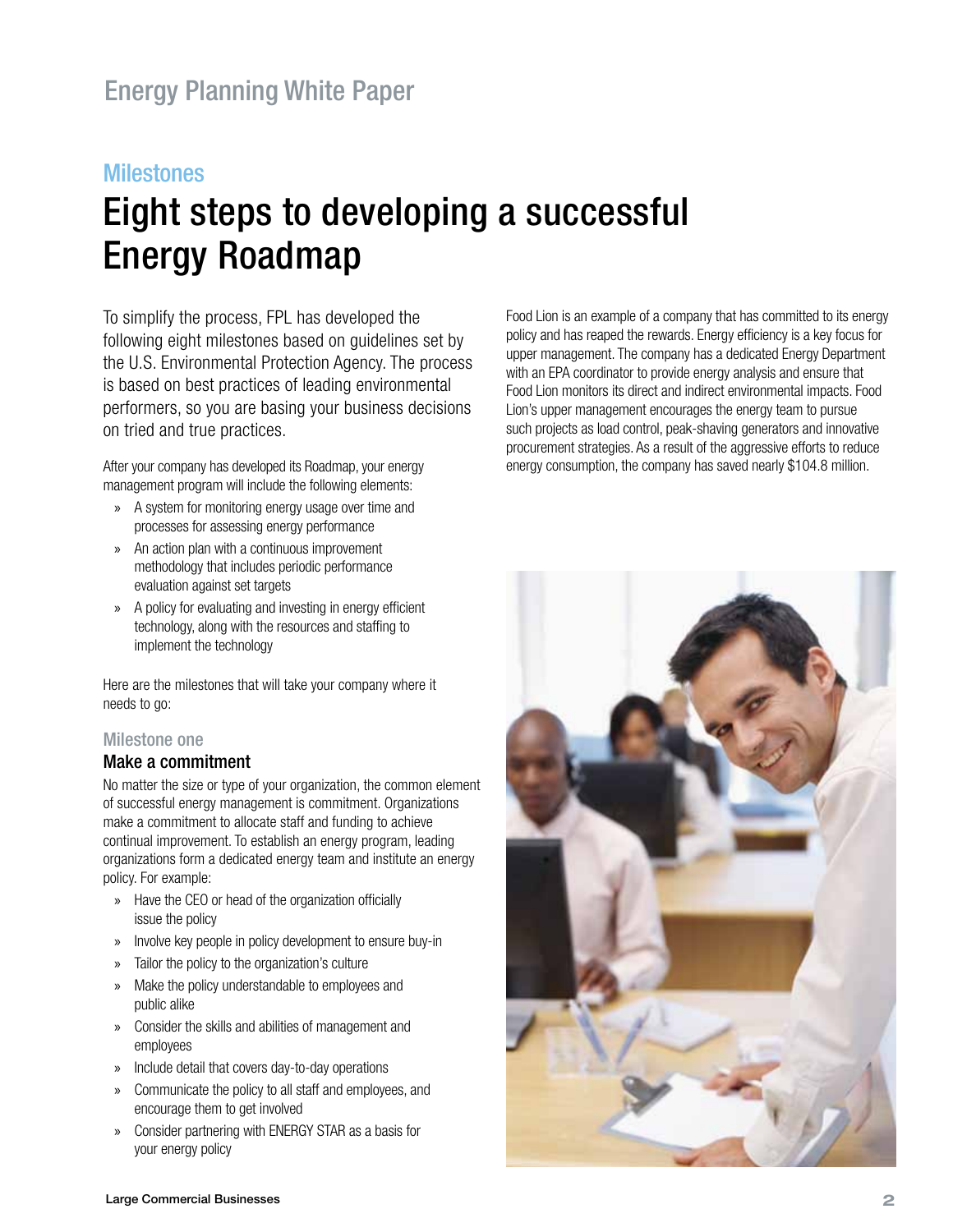### Energy Planning White Paper

#### Milestone two

#### Assess performance

Many organizations identify opportunities to improve energy performance and gain financial benefits. Assessing performance is the periodic process of evaluating energy use for all major facilities and functions in the organization and establishing a baseline for measuring future results of efficiency efforts. Key aspects include data collection and management, baselining and benchmarking, and analysis and evaluation.

#### Milestone three

#### Set goals

Performance goals drive energy management activities and promote continual improvement. Setting clear and measurable goals is critical for understanding intended results, developing effective strategies, and reaping financial gains. Well-stated goals guide daily decision-making and are the basis for tracking and measuring progress. Communicating and posting goals can motivate staff to support energy management efforts throughout the organization. The Energy Director in conjunction with the Energy Team typically develops goals.

#### Milestone four

#### Create an action plan

With goals in place, your organization is now poised to develop a Roadmap to improve energy performance. Successful organizations use a detailed action plan to ensure a systematic process to implement energy performance measures. Unlike the energy policy, the action plan is updated regularly, most often on an annual basis, to reflect achievements, changes in performance, and shifting priorities. While the scope and scale of the action plan is often dependent on the organization, a good place to start is by determining the technical steps and targets, and by defining individual roles and resources.

#### Milestone five

#### Implement the action plan

Reaching your goals frequently depends on the awareness, commitment and capability of the people who will implement the projects defined in your action plan. In addition to implementing the technical aspects of your action plan, consider these elements:

- » Create a communication plan Develop targeted information for key audiences about your energy management program
- » Raise awareness Build support at all levels of your organization for energy management initiatives and goals
- » Build capacity Expand the capacity of your staff through training, access to information, and transfer of successful practices, procedures, and technologies
- » Motivate Create incentives that encourage staff to improve energy performance to achieve goals
- » Track and monitor Use the tracking system developed as part of the action plan to track and monitor progress regularly



#### Milestone six

#### Evaluate progress

Evaluating progress includes formal review of both energy use data and the activities carried out as part of the action plan as compared to your performance goals. Evaluation results and information gathered during the formal review process are used by many organizations to create new action plans, identify best practices, and set new performance goals.

#### Milestone seven

#### Communicate results

Periodically informing your organization about progress is critical. Updates allow the team to stay on track when considerable progress has been made and to evolve when improvement is required. Regular communications also keep the momentum going, especially during busy seasons when the organization's focus may be elsewhere.

#### Milestone eight

#### Recognize achievements

Providing and seeking recognition for energy management achievements is a proven step for sustaining support for your program. Recognizing those who helped the organization achieve these results motivates staff and employees and brings positive exposure to the energy management program. Receiving recognition from outside sources validates the importance of the energy management program to both internal and external stakeholders, and provides positive exposure for the organization as a whole.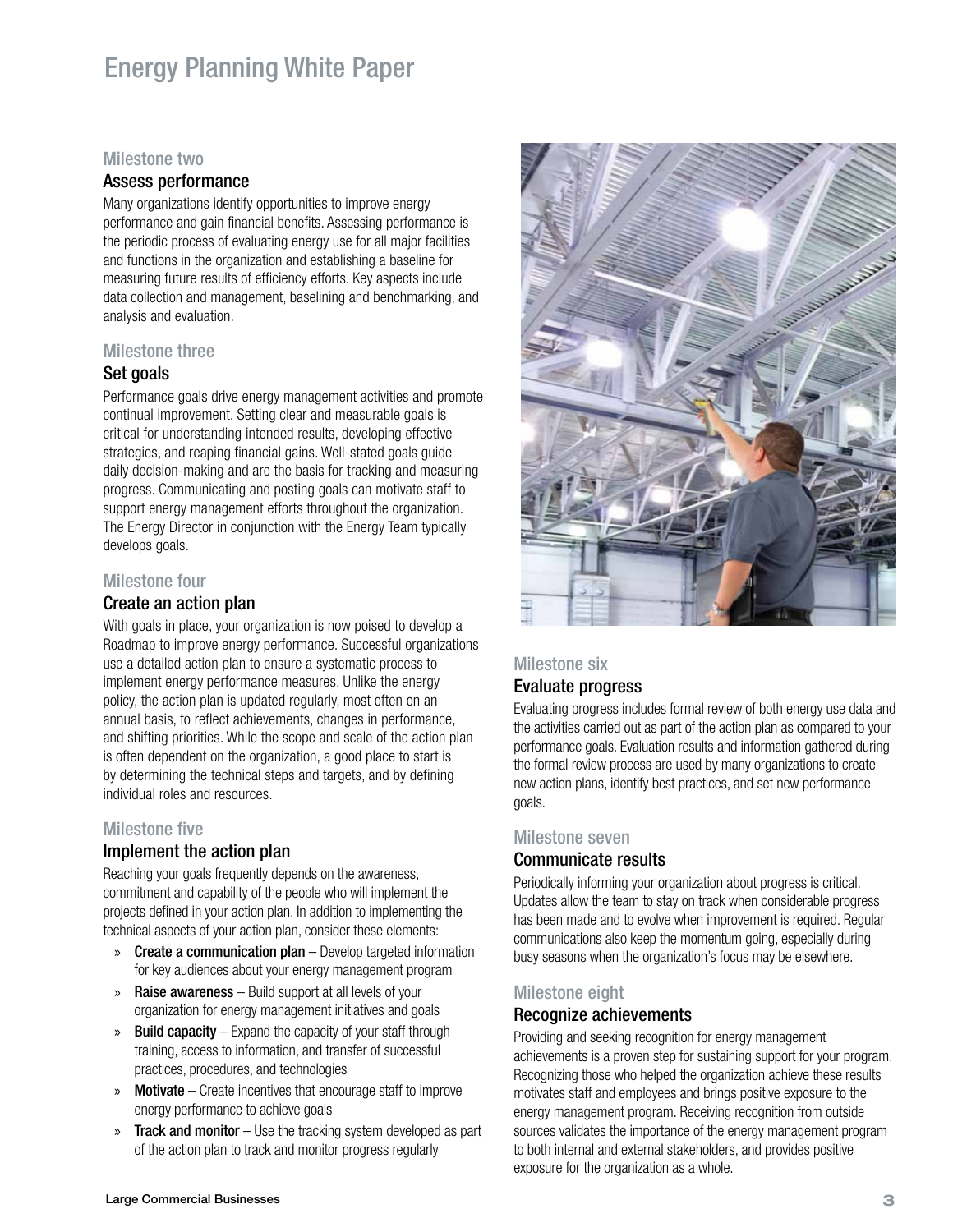#### FPL can guide you. Start with a FREE Business Energy Evaluation (BEE).

A good way to get started with the Performance Assessment milestone is to schedule a FREE Business Energy Evaluation (BEE). A BEE is a comprehensive review of your facility's energy usage conducted by an FPL energy expert on-site at your business. The results will help you make informed decisions on focus areas for cost-cutting efforts.

Our energy expert will examine your company's:

- » Heating, ventilating and air conditioning systems (HVAC)
- » Rate schedule and power usage patterns
- » Building envelope where your building is exposed to the elements (areas such as roof, windows and insulation)
- » Lighting and water heating

» Processing equipment such as motors, air compressor systems, elevators, conveyors, food preparation equipment, refrigeration equipment, etc.

You'll receive:

- » Specific recommendations on how your business can reduce energy costs
- » Suggestions about which of FPL's energy-saving programs are right for you, and which rebates may apply to your business
- » Comparisons of your usage to that of similar businesses
- » Information about how weather can affect your facility's energy efficiency.

## FPL programs – Navigational tools

FPL offers programs and resources that work in conjunction with your Energy Roadmap. Increased energy efficiency is our common goal, and most of these programs offer rebates to offset the cost of upgrading technology. Most improvements pay for themselves in reduced electric bills.

| <b>PROGRAM</b>                                        | <b>ELIGIBILITY</b>                                            | <b>INCENTIVE</b><br>(BE SURE TO CHECK FULL PROGRAM DESCRIPTION AND ELIGIBILITY<br>CRITERIA FOR MORE DETAILED INFORMATION)            |
|-------------------------------------------------------|---------------------------------------------------------------|--------------------------------------------------------------------------------------------------------------------------------------|
| <b>Direct Expansion Air Conditioning</b><br>(DX HVAC) | All businesses                                                | Rebate on qualifying high-efficiency split/packaged DX unit<br>» Replacements<br>» Units installed during new construction           |
| <b>Energy Recovery Ventilation (ERV)</b>              | All businesses                                                | Rebates on a qualifying ERV unit on a new or existing HVAC system                                                                    |
| Refrigeration                                         | All businesses                                                | Rebates of up to \$75 per kw reduction when you upgrade to<br>qualifying technologies                                                |
| <b>Water Heating</b>                                  | All businesses                                                | Rebates based on equipment size and type                                                                                             |
| <b>Business Lighting</b>                              | All businesses                                                | » Discounts on better quality lighting<br>» Rebates of up to \$2 per qualifying lamp                                                 |
| <b>Building Envelope</b>                              | All businesses                                                | Rebates on qualifying:<br>» Roof and ceiling insulation<br>» Reflective window film<br>» Reflective roof treatments                  |
| Kitchen Demand-Controlled Ventilation                 | All businesses                                                | Reduce fan energy costs by up to 50 percent a year                                                                                   |
| <b>Custom Business Solutions</b>                      | Average monthly energy<br>usage: 270,000 kWh<br>$(500 + kwd)$ | Custom-designed solutions for large-scale energy needs<br>» Performance contracting<br>» Design services and construction management |